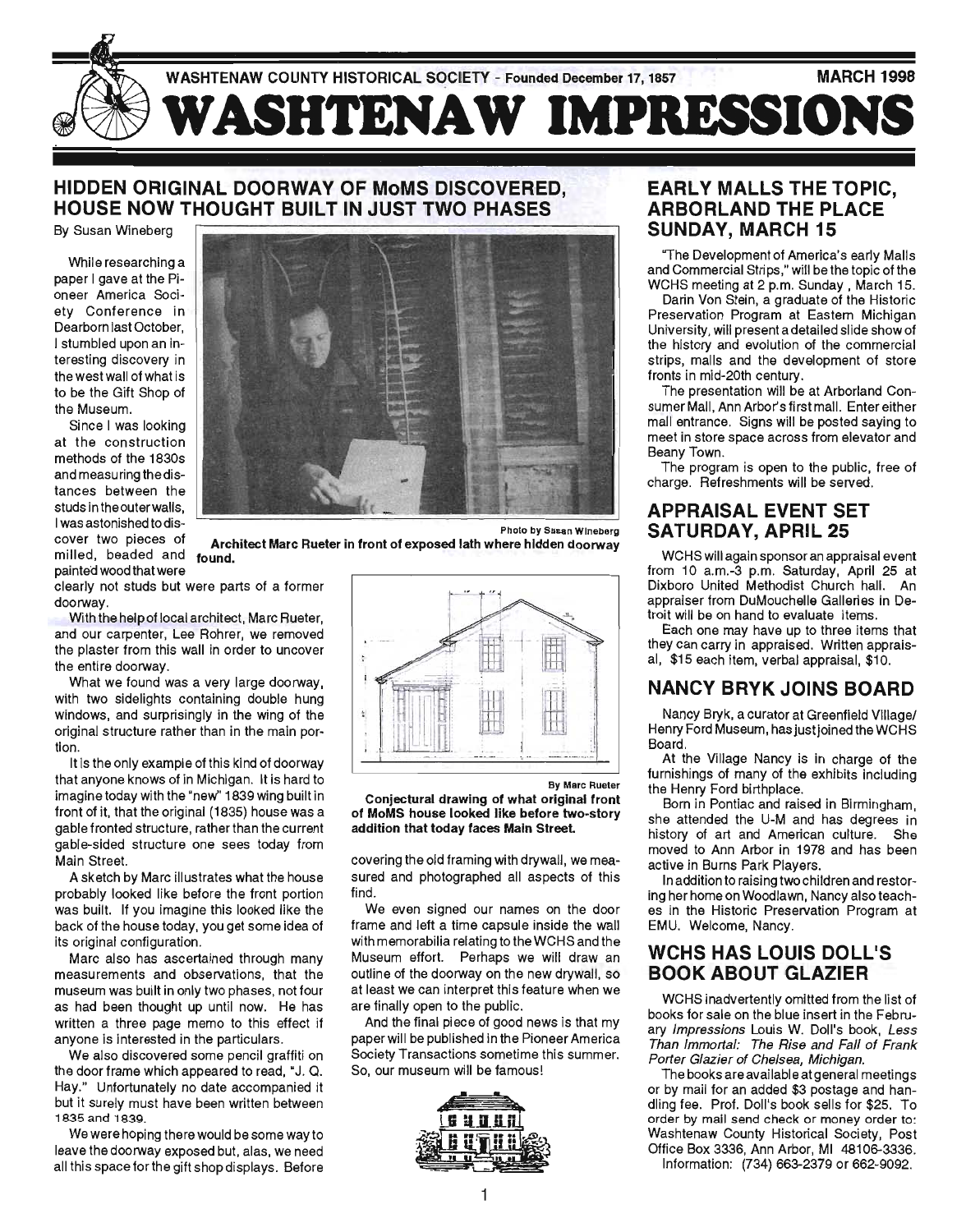## **CODORI FARM AT GETTYSBURG FROM FARMLANDTO BATTLEFIELDTO BURIAL GROUND INTHREE DAYS**

#### By Pam Newhouse

I have long been fascinated with what happened to people whose lands became Civil War battlefields. And never was there a more intriguing property to me than the Codori Farm on Emmitsburg Road in Gettysburg, Pennsylvania which ended up in the middle of what is popularly known as Pickett's Charge atthe Battle of Gettysburg.

Proposals are accepted annually from the Friends of the National Parks at Gettysburg, a private Gettysburg Battlefield support organization, for a Summer Scholar research grant. The recipient lives in Gettysburg for a summer while working on a battlefield-related project.

My proposal was: To research and submit a historical report on the Codori Farm located in the heart of the battlefield, and its owners, the Codori family. I wanted to find the answers to these questions: Who were the Codoris and how long had they owned the farm? The name seemed Italian-what was an Italian family doing in this predominantly German part of Pennsylvania? Where were the Codoris during the battle? Who else lived there? What happenedtothisfarm on July 1st, 2nd, and 3rd, 1863 and after? Did the Codoris remain in Gettysburg after the war?

I was awarded the grant last spring and spent last summer in Gettysburg. Today I'll share what I found with you, beginning with the land itself.

In 1681, Charles II, King of England, granted to William Penn a 30,000,000 acre tract of land in America which Penn named Pennsylvania (meaning "Penn's Woods"). As proprietor, he was granted broad powers over those who would live there

Penn, a Quaker, would also grant his people more personal rights than most Englishmen enjoyed, and Pennsylvania ultimately became the freest of the 13 American colonies.

There was substantial religious freedom, no military obligations and taxes were low. It is understandable why Pennsylvania became a popular destination for immigrants.

After Penn died in 1718, the proprietorship was awarded to his family, his three sons taking over from their mother in 1727.

A constant source of frustration for the Penns was the ongoing boundary dispute between themselves and the Baltimores, proprietors of Maryland. King George consequently ordered the squabbling to cease and a final boundary line to be surveyed, which was done in 1739.

However, it was surveyed again in 1765 by Mason and Dixon and the line wasn't



Photos courtesy 01 Pam Newhouse

Codori farm at Gettysburg (right). View looking west toward Seminary Ridge, the Confederate position at Gettysburg. Monument to 7th Michigan Infantry left foreground.

proclaimed in force until 1774. It then became the southern boundary of what is now Adams County and of an area within which was called the "Manor of Maske."

Manors were settlements reminiscent of land owning practices offeudal times. Within these manors land could be leased, or if sold at the whim of the proprietor, at a different and possibly higher price than that of non-manor land.

The Penns created eighty manors in Pennsylvania during the time of their ownership. The guidelines for establishing a manor were threefold; First, manors were to constitute about ten percent of a particular area open for settlement. Second, they were to be laid out on the best available land. Third, they were to be warranted and surveyed before or soon after settlement.

Scotch-Irish settlers began moving into the Cumberland Valley area, including the Manor of Maske, in the mid 1730s. In 1741, Thomas Penn directed that a manor containing 30,000 acres be surveyed on the branches of Marsh Creek on the west side of the Susquehanna River. It was to be six miles wide, twelve miles long, and was named the "Manor of Maske" after an estate of a Penn relative in York, England.

However, when the Penn's surveyor tried to survey the individual properties in 1741, he was threatened by feisty Scotch-Irish settlers there who didn't want their land to be part of a manor. The surveyor complained in a letter to Thomas Penn:

The inhabitants are got into such Terms, that it is as much as a man's Life is worth to go amongst them, for they gathered together in Companies, and go into Arms every time they Expect I am any where near about, with full resolution to kill or cripple me, or any other person, who shall attempt to Lay out a manor there.

The settlers perhaps felt once their land was surveyed to be part of a manor they would then have to pay for it. So the standoff continued. However, the disputes that took place among the early settlers and the Penns would pale against what happened on this land in 1863: except for the East Cavalry Field engagement and several small skirmishes elsewhere, all of the fighting of the Battle of Gettysburg took place within the boundaries of the colonial-era Manor of Maske.

The individual manor property which by the time of the Battle of Gettysburg had become the Codori Farm, had some of the same boundaries in 1863 as when it was first surveyed in 1789.

The first listed recipient of a Penn deed to the property was Samuel Sloan (Deputy Surveyor for the Penns). In 1798, Sloan had 236 acres with "1 dwelling, old logs, 35 x 17 2 story 4 windows 12 lights, 1 log barn 60 x 30, a Cabin 20 x 18."

It is unknown where on the property the log house was located. Emmitsburg Road, along which the present (brick) house on the Codori property is now situated is mentioned in 1803 in the context of Samuel Sloan receiving \$28.75 "for damages sustained by a public road passing through his land."

The property was sold to Michael Clarkson in 1833, and in 1854 Clarkson sold it to Nicholas Codori. This sale consisted of 111 acres east of the Emmitsburg Road. This included an eight-acre pie-shaped piece of land used as a woodlot.

The local newspaper stated that at this time the property included "... a 2 story log house, frame stable, and other outbuildings, a well of water and an orchard." This would mean that Nicholas Codori was probably the owner who had the present brick house built on the property sometime between 1854 and 1863, when this brick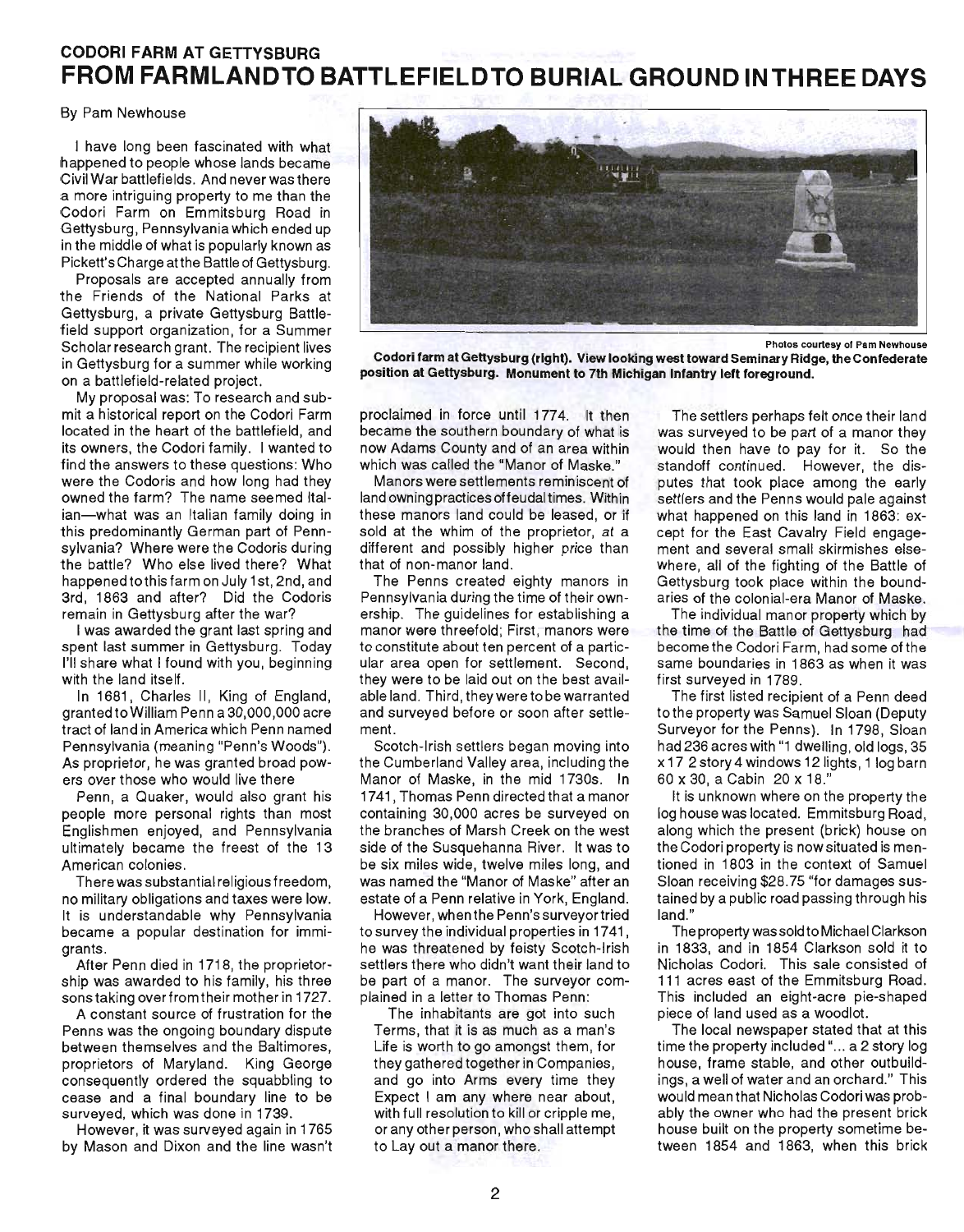structure was well-documented by the armies who were present on the farm.

In 1861 Nicholas Codori purchased the 66-acre, pie-shaped piece of land west of the Emmitsburg Road. This was the other part of the original Manor of Maske property owned by Sloan. Today one corner of it is the site of the Virginia monument which is purportedly the place where Lee watched Pickett's division assault the Union army on Cemetery Ridge behind the Codori house on July 3, 1863.

One last purchase in 1863 rounded out Nicholas Codori's Cumberland Township holdings at the time of the Civil War. This was the 15-acre piece which adjoined the property that Codori had purchased two years earlier

Who was Nicholas Codori? The Codoris were not Italian. They lived in Hottviller, France (a part of France which is now Germany) and the name there was spelled "Cordary." As often happened, the name came to be spelled another way-in this case, "Codori," after their arrival in this country .

There were four Codori boys and four girls. The oldest boy was Antoine, known as "Anthony" here, and the youngest was Nicholas. Jean George, later known as George was the second youngest.

For reasons yet undiscovered, George and Nicholas left France in 1828 and came to Gettysburg. George was 22 and Nicholas was 19. Both married within the next seven years, and Nicholas particularly, prospered by first apprenticing himself to a butcher, and then going into business for himself

By 1843 he had enough means to purchase one of the oldest and finest houses in town, on York Street, just down from the town square. This is where the family lived until Nicholas's death in the 1870s. Thus, Nicholas's Emmitsburg Road farm, ever after known as "The Codori Farm," was never a Codori family residence.

In 1850 George and Nicholas's older brother, Anthony, (now age 56). immigrated to Gettysburg with his wife and five children. One of these was Catherine Codori Staub and her husband John Staub. Their descendants believe that Catherine and John were the tenants on the Codori Farm at the time of the battle.

The Battle of Gettysburg took place on July 1st, 2nd, and 3rd, 1863 between the Union Army of the Potomac, under Gen. George Meade, and the Confederate Army of Northern Virginia, commanded by Gen. Robert E. Lee.

The Confederates were in an exuberant mood, having soundly beaten the Army of the Potomac the previous month at Chancellorsville in northern Virginia. It was time, they felt, to take the war onto northern soil. Gen. Lee was absolutely



**Codori farm** house.

convinced at this time that the Lord was on his side and victory here was a foregone conclusion.

This belief would in some way impair his judgment and the result would be disastrous for his army and, ultimately, for the whole Confederacy.

In mid-morning, on July 1st, Gen. John Reynolds's First Corps rushed up the Emmitsburg Road from Maryland to support Gen. John Buford's Cavalry, which was barely holding Confederate Gen. Henry Heth's Infantry at bay on the Chambersburg Road northwest of Gettysburg. The Union column contained 8,000 men and was several miles long.

The famed "Iron Brigade," including the 24th Michigan, was among the first to arrive in Gettysburg. As they approached the Codori Farm, they heard gunfire to their northwest and were ordered to move on the double quick across the Codori fields west of the road and up towards McPherson's Ridge.

The Codori Farm was apparently occupied at this time because an officer of another unit, Stannard's 2nd Vermont Brigade, mentioned an "old man" coming through the gate and requesting that the soldiers "not go through his wheat field" (which is what they immediately did, heading east to Cemetery Ridge, where they reported to Gen. Abner Doubleday). This is the only known mention of the Codori Farm on the first day of the battle.

The "old man" could have been Anthony Codori, out on the farm with his wife visiting . his daughter, Catherine Staub, and his three young grandchildren. Interestingly, records show that on July 8 Catherine would delivertwins, so it is understandable why she would need someone to be with her at this time. Her husband, John, was away in the Federal army in Virginia with his regiment, the 165th Pennsylvania Infantry.

It is not known where Catherine and her family went after July 1st , but we can assume that they left, because no mention of civilians was made by the many soldiers who occupied the farm after this day.

By the next day, July 2, almost all the regiments of both armies were in Gettysburg. The Union Army of the Potomac numbered 95,000 and the Confederate Army of Northern Virginia, 75,000. The population of Gettysburg, normally around 7,000, was now diminished because many people had fled the area.

The two armies arranged themselves along two ridges, one south of town known as Seminary Ridge (Confederates) and Cemetery Ridge (Union), the area between being bisected by the Emmitsburg Road.

Gen. Lee had determined that he would attack his enemy on both flanks simultaneously, with Gen. Ewell hitting the Union Army at Culp's Hill on the right and Gen. Longstreet striking at Little Round Top on the left. Then he would order a staggered attack up the Emmitsburg Road. His objective was to breakthrough the Union line on Cemetery Ridge.

Ewell did nothing until the evening of that day, wh ich was then too little and too late. Longstreet also delayed his attack, saying he would like to wait for Pickett's Division, which had not yet arrived. Longstreet, affectionately known as "Old Pete" by his men, initially was holding out for a defensive strategy, the merits of which he could not convince Lee.

The waiting was difficult for soldiers on both sides, but especially so for Union Gen. Dan Sickles, who remembered all too well having to give up high ground the previous month at Chancellorsville, with disastrous consequences.

Now, studying the terrain at his place at the end of the Union line on Cemetery Ridge, he decided there was better position, with higher ground, approximately three-fourths of a mile in front of him at the Emmitsburg Road-and he determined that he would place his Third Corps there.

After requesting permission from Gen. Meade and receiving no positive reply, Sickles ordered his men forward anyhow, creating a salient, or bulge, in this part of the line.

Both of his flanks were now "in the air," with his line beginning at Devil's Den, running through John Sherfy's peach orchard, northward along the road, and ending at the Codori Farm.

Gen. Meade found out about Sickles's movement forward at the same time that Longstreet's artillery opened on Third Corps batteries in the peach orchard. There was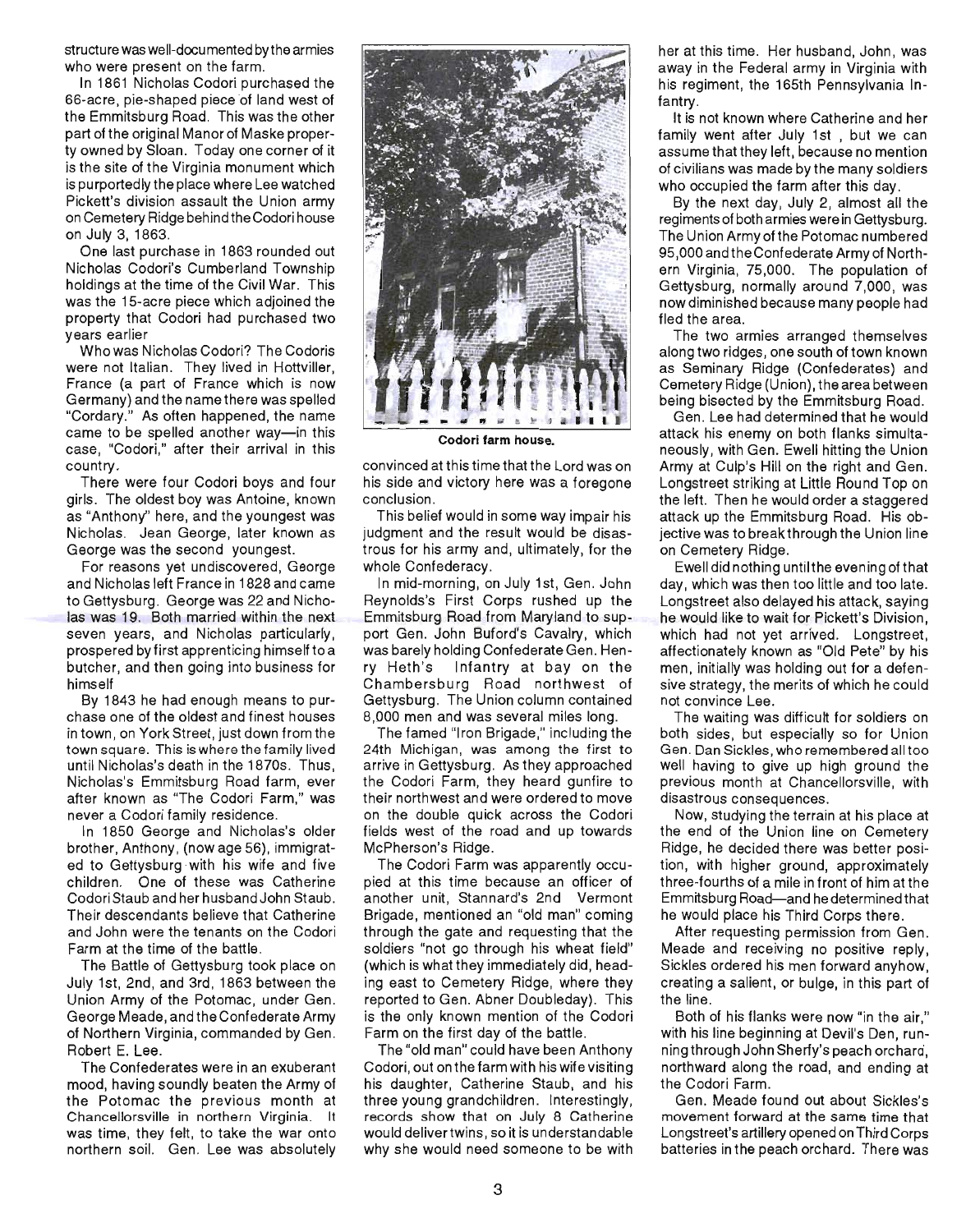nothing else for Meade to do for the moment but to order reinforcements forward to help Sickles. Many men would die trying to back up Sickles's untenable position.

After a desperate struggle at Little Round Top and in the wheat field by Longstreet's men under Gen. Hood, Gen. William Barksdale's ferocious Mississippians were sent forward next. They hoped to break the Second Corps under Gen. Winfield Scott Hancock, which was stretched along

the crest of Cemetery Ridge, on the eastern boundary of

At approximately six o'clock, Barksdale and his men rolled overthe Federaltroops in the peach orchard like a pack of wild animals, unhinging the Union's position from the wheat field to the center of their entire line, and ending up in the south end of Codori's property at Plum Run. Here they were finally stopped by Col. Willard's New York troops and Gen. Barksdale was mortally wounded.

To the rear and slightly southward from here was the 148th Pennsylvania Infantry. In this regiment were six descendants of Samuel Sloan, owner from 1805 to 1834 of the Manor of Maske property which became the Codorifarm.

The 148th was sentto reinforce the Third Corps at the eastern edge of the wheat field. In the evening, after the day's battle had ended, the 148th went in on this segment of the Codori field and

brought out the wounded, including Gen. Barksdale. The next day, July 3, this regiment was on Cemetery Ridge, and with a good view of the historic Sloan farm.

Now Gen. Cadmus Wilcox and his Alabama Brigade hurried forward. As they did so, they threatened to push through a gap that had opened when Union troops there had moved off to the wheat field.

Gen. Hancock, who was riding up and down the line shoring up any weaknesses , ordered in the men of the small-in-number but seasoned 1st Minnesota. The regiment, with bayonets drawn, quickly moved forward across Codori fields and crashed into the Alabamians near and within the Codori thicket.

After 20 minutes of fighting, only 47 men of the 1st Minnesota were left standing, but they had delayed the Rebels long enough for Hancock to send in more reinforcements to stop the Rebel advance.

Next, it was Gen. Ambrose Wright's turn to hammer the Union line, supported by

Perry's Florida Brigade, commanded by Col. David Lang. Initially, Wilcox was successful, his brigade rolling over the Federals near the Codori house after a short fight.

The 82nd New York and the 15th Massachusetts had advanced to the road and prepared a defensive position by piling up a barricade of fence rails behind it, with the 15th just north of the Codori House, and the 82nd's right flank left of the house.

# the Codori Farm. . **PREP SCHOOLMATES MEET AGAIN**

One of the casualties this day (July 2nd) was James P. Norton of the 8th Alabama who, just before the war, had attended Mount St. Mary's Prep. School in Emmitsburg, Maryland with Nicholas Codori's son, George. Norton knew that a war was coming and he opted to go back home and enlist as a private.

He fought in nine battles before arriving at Gettysburg with Wilcox's  $\parallel$  pital. Brigade, to fight over land on the southern part of the Codori Farm. His military records show that 20-year-old Norton was "wounded and left in the enemies' hands at the Battle of Gettysburg, July 2,1863." He was first taken to Letterman (Field) Hospital outside of Gettysburg and was then transferred to the U.S. Army Hospital in York.

Apparently George Codori had found out about James's wound and had visited him there. The two friends exchanged letters and James repeatedly beseeched George to "send him a few dollars" because he said he had had to buy food to survive. He wrote that ever since he was taken to the hospital he "didn't get one quarter enough to eat."

James also wrote the President of his old school, Mount St. Mary's. A letter from a Chaplain at the York army hospital to the President, dated Jan. 21,1864, tells of James's sad end:

"I regret to inform you that (James P. Norton) died on Monday morning about 9 o'clock. He seemed to do well until recently when he was taken with diarrhea that ran him down. His system was too frail for what it was called to endure. Whilst here he received the same humane and Christian treatment as our own brave men, and so far as I know, lacked for nothing ." James, being an orphan, was buried by his friends in the cemetery of Mt. St. Mary's.<br>house and hid himself as

> The 82nd had orders to burn the Codori buildings. They never got the chance, however, because they were surprised by the approach of Wright's men, who were hidden from view by tall grass until the last moment. Confusion reigned and many men of the 15th were taken prisoners.

After dispensing with the 82nd New York and the 15th Massachusetts, Wright's men turned their attention to the six guns of Brown's battery that were positioned on a slight rise behind the Codori house. A desperate and bloody struggle ensued with four of the six guns being dragged back up Cemetery Ridge by the Yankees .

The Georgians followed and some reports say that they actually breached the stone wall of Cemetery Ridge at the rear of Codori's property. This triumph was shortlived as Wright now discovered that his brigade was unsupported. Lang had fallen back on his right, most of Posey's Brigade never got much farther than the Bliss farm buildings, and Mahone never started forward.

ing.

As the beleaguered Confederates neared the stone wall, they were charged by the 106th Pennsylvania, who pushed them back down to the Emmitsburg Road near the Codori house, recapturing Brown's abandoned two cannons and 20 men.

Nearing the barn and house, they found a large force of Confederates from which an officer emerged, waving a handkerchief of truce. This was Captain Snead of the

48th Georgia, who said that his regiment's commander, Col. William Gibson, was "dangerously wounded and would die for want of attention; that nearly the whole regiment stood by him" and asked that their Colonel be taken to a Union field hos-

Captain Ford said he would be gladto oblige, but he would require that the regiment's officers give up their arms and surrender ailtheirmen. Captain Snead strenuously protested at first, but soon capitulated and handed over himself and approximately 200 soldiers of the 48th, effectively making them all prisoners of war.

At least one soldier took refuge in the Codori farmhouse. Sgt. Magnitsky of the 20th Massachusetts received a gunshot wound in the left foot and succeeded in crawling into the Wright's troops were com-

As this long day drew to a close, the armies were realigned on their respective ridges, and the soldiers steeled themselves for what the next day might bring. Gen. Wright, in his After Action Report to Gen. Lee complained about the lack of support from Posey, Mahone, and Lang's Brigades and freely stated that had he had that support "I should have been able to maintain my position on the heights." Perhaps this reinforced Lee's resolve to again attack across Codori's fields on July 3.

The next day, July 3rd, dawned hot and muggy. The Confederate cannonade began about 1 p.m. For nearly two hours, upwards of 120 guns battered Cemetery Ridge, answered by over a hundred U.S. pieces. Both sides were hoping to incapacitate or at least weaken their opponent's artillery and in this, the South was more effective. Many rounds went over the crest of the ridge where the Union men lay pressed to the ground, and wreaked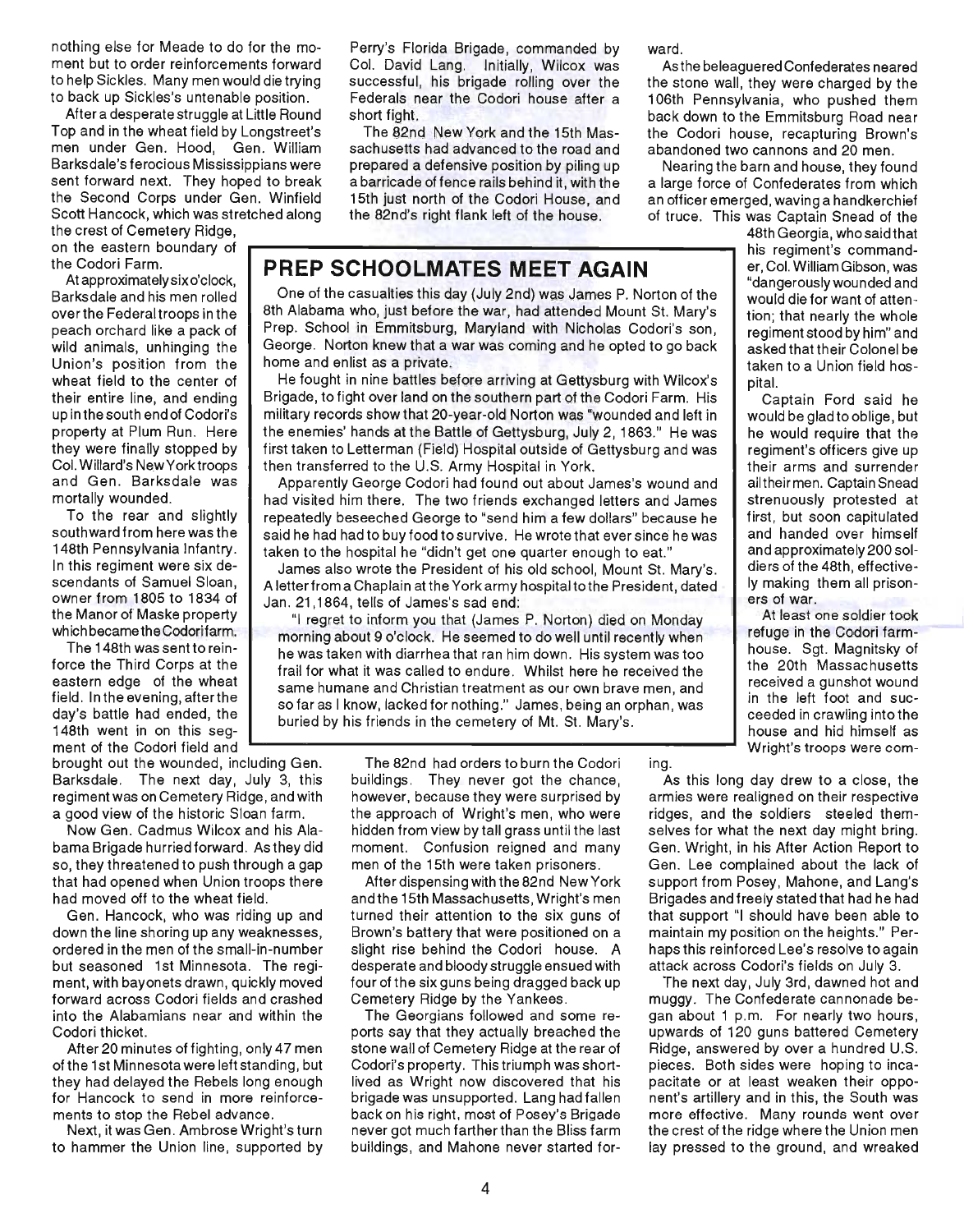havoc on the batteries, horses and equipment behind.

Union artillery responded more slowly, with fewer rounds, in order to conserve ammunition. Even so, the human damage donetothe Confederate infantry was more costly. Many shellsfound their mark among the men of Pickett's Division who were waiting in battle order in Pitzer's Woods, just beyond their own artillery line.

At the end of the cannonade these Virginia veterans were to begin their threequarter mile advance across Codori's fields and up Cemetery Ridge.

Finally, the time came. Longstreet, feeling that the assault would fail but duty bound to follow Lee's orders, regretfully ordered Pickett's Division forward. (Pettigrew's Division of North Carolinians would also assault Cemetery Ridge, north of the Codori Farm, at the same time.)

There had been skirmishing between the lines all morning prior to the Confederate assault. Pvt. William Clifford of the 19th Maine wrote to his father about this from Carver Hospital in Washington on August 10, 1863. He said that he was out in front of the main Union line on skirmish duty when he ducked in a barn (which was the Codori barn). He continued:

"Capt. Fagler was there he told me I had better stay there too for my Co was down on the left of the line so I stayed till some time in the PM I was there during the artillery fire the batteries on both sides played right over the barn you have no idea of the scene it seemed as through the air was full of Devils such an unearthly noise and shell bursting all around us ploughing up the ground and some time some crashing in to the old barn that was rocking as though there was an earth quake under it after that was over I looked out and saw the Reb skirmishers advancing and behind them a large body in solid column soon we had the order to fall back we fell back loading and firing as we went to the line on came the Rebs ... "

According to post battle reports , the first objective of Pickett's brigades was an "old red barn along the Emmitsburg Road." This probably was the Codori red brick house; several contemporary accounts definitely describe the barn as wooden but not red.

As the Division crossed the Emmitsburg Road, they were met with a terrific barrage of shot and shell. In order to achieve their final objective, which was a copse of trees on the crest of Cemetery Ridge at the rear of the Codori property, Garnett's Brigade passedtothefront of the Codori house and Kemper's, to the rear. Garnett would be killed near the stone wall.

In order to continue toward the trees,



Painting of Confederate Gen. Lewis Armistead, with his hat stuck on his upraised sword, bridged the stone wall before hewas wounded and captured. He died July 5,1863 in a Union Field Hospital.

Kemper had to order his regiment to turn left, which then exposed his right flank to the waiting Union soldiers on the ridge. Targeted by the 1,800 men of Stannard's 2nd Vermont Brigade, Kemper's men were being shot down en masse. Kemper himself went down, wounded, sometime after passing the Codori buildings; conflicting reports make it difficult to determine exactly how far beyond them he went.

Following orders from Hancock, Stannard had ordered his men 300 yards forward of the Union line in order to meet the onrush of the assault. After they blasted Kemper's unfortunate soldiers as they passed by on their way to the copse of trees, they turned to the left and decimated Wilcox's and Lang's Brigades who were coming up in a belated attempt to support Kemper and Garnett.

Gen. Lewis Armistead's Brigade followed Garnett's up tothe ridge where Armistead, with his hat stuck on his upraised sword, bridged the stone wall. He was shot in the arm and leg, captured, and taken to the Union field hospital where he died of exhaustion on July 5. He had been a close personal friend of Union Gen. Hancock, whose line he had penetrated.

As the assault continued, and the men in grey got closer and closertothe wall, more and more Confederates were being wounded. Some of them, including two brothers from the 8th Virginia managed to make it back to the Codori farmhouse. There, in the cellar, they found a half dozen or more wou nded Virginians and about the same number of Yankees, probably skirmishers.

An uneasy truce existed while the battle raged on. Here they stayed and listened intently for some evidence that the battle had ended, each man hoping his side would be victorious.

Finally, a faint cheer was heard. Major Berkeley of the 8th Virginia thought it sounded like the "Rebel yell," and informed the Yankees that they were now his prisoners. But the Yankees, recognizing the lower pitched Union "Huzzah" set him straight: "Not at all. You are ours."

There is no evidence that either the Codori house or barn was used as a hospital atter the battle; the farm buildings were too close to the Union line for Confederate use, and Union field hospitals had already been established well behind their own lines. What has been documented, however, is that the Codori farm went from farmland-to battlefield-to burial ground-in three days.

After the wounded were removed the burials began. Pvt. Willie Mitchel, Color Guard with the 1st Virginia Infantry, was buried very near the Codori buildings. His mother, Jane Mitchel, wrote to her surviving son, James, regarding his brother's burial:

(Charles Joice said that) after the battle he and three others were going on the field looking for wounded soldiers. And that they found Willie rolled in a blanket pinned with three pins, that his face had been washed and there was a slip of paper pinned to the blanket with his name, 'W. J. Mitchel son of the Irish patriot'-with the help of a colored man they dug a grave on the banks of a small cabin so close that no plow would ever disturb itand laid him there and took the paper and fastened it to a piece of cracked board and hammered it there at the head of the grave. It was near a little brick house that the body was found. (This was the Codori house.)

Col. Joseph Wasden, commander of the 22nd Georgia Infantry, was killed during his regiment's advance with Wright's Brigade on the 2nd of July. Col. Horatio Rogers of the 2nd Rhode Island was on picket duty with his regiment on July Fourth and later gave this account of finding Wasden's body: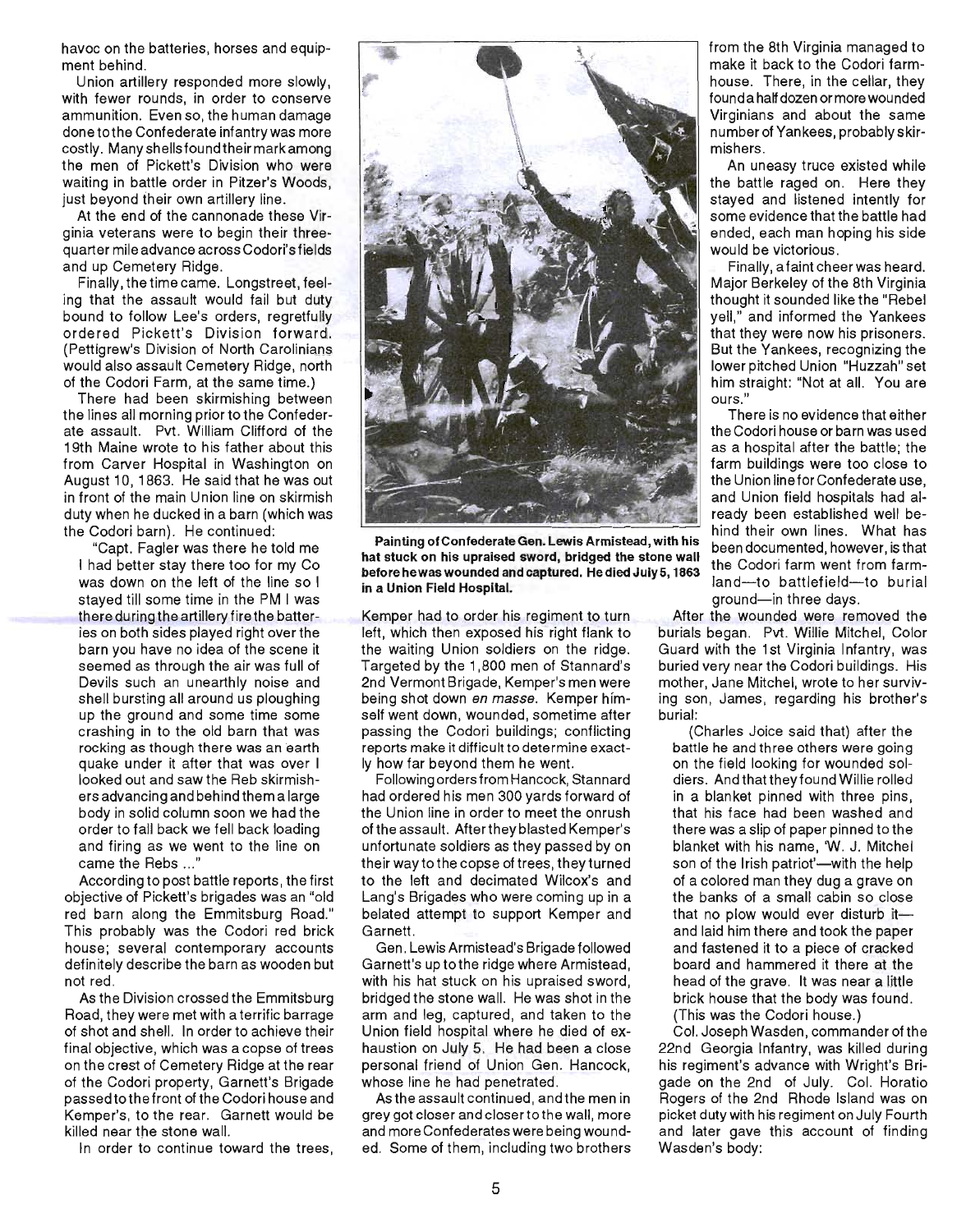Many dead lay on the Emmitsburg Road in front of us, and just opposite the right of the regiment, stretched at full length , was the lifeless form of a Confederate colonel. His was a fine manly figure and he was smitten down in the prime of life. It was ascertained from a Masonic Certificate in his pocket that his name was Joseph Wasden, and that he was a member of Franklin Lodge, No. 11, of Warrenton, Georgia. Thereupon it was determined that this deceased brother, an enemy in life, that had been stricken down far from home and loved ones, should be buried by fraternal hands, and the Blue uniforms gathered round the gray, and a

squad of the second Rhode Island under the direction of Capt. Thomas Foy, raised the inanimate form in their arms and bore it carefully two or three hundred yards to the right where they tenderly and reverently buried it on the south side of Codori's barn ...

Capt. Foy recalled in later years that,

In that barn there were a lot of wounded Rebels, apart of whom claimed to be members of Wasden's Regiment. I requested them if they lived to get home, to inform the friends of Col. Wasden that he was decently buried and by a Mason.

The grave was marked with the top of an ammunition box upon which was carved a Masonic emblem along with his name, rank and regiment. The tenant farmer who lived there, probably D. A. Riley, erected a small fence around the grave and tended it. It was a much visited site on the Battlefield until 1872, when Wasden's remains were removed to a Savannah, Georgia cemetery along with those of other Georgia soldiers.

Most graves were not marked, and the exact number of Confederate graves on the Codori farm and, indeed, the Battlefield, will never be known. It should be no surprise that it's believed that more Southern soldiers were buried on Codori property (500 plus) than on any other farm on the Battlefield.

Nothing is recorded about Nicholas Codori's family activities during the battle. Family lore says, however, that John Chrismer, husband of Suzanne Codori (daughter of George Codori), ran a bakery on York Street, and during the battle the family hid in the basement of the Nicholas Codori home at 44 York Street. A bullet entered the basement window and hit the crib orbed where their second son, Charles, was sleeping, narrowly missing his head. His father, John, made trips back and forth across the street to check on his family

while baking bread, which was later sold to the soldiers.

**Nicholas Codori home at 44 York Street, Gettysburg, Pennsylvania.** 

At some point-either before, during or after the battle-at least eight Gettysburg civilians were captured by the Confederates and taken South to prisons for the duration of the war. One of these hapless men was 57-year-old George A. Codori. The exact circumstances of his capture are not known.

One Codori family story relates that George was returning from Baltimore, where he had delivered a Gettysburg-made carriage, when he was arrested by Rebel cavalrymen. They apparently considered him a Yankee soldier because he was wearing a Union jacket. It is likely that it may have belonged to his son , Nicholas J., who had served in the Army the year before. George was said to have been first taken to Richmond and then to Salisbury Prison in North Carolina.

#### **WHERE WAS GENERAL PICKETTATTHECHARGE?**

The controversy over where Gen. Pickett was during the assault has never been laid to rest. He was purportedly seen at various places which included: hiding in the Codori barn, beside the Codori barn, way back in Pitzer's woods and down near the Peach Orchard. The truth may be that he was in several of these places instead of anyone of them alone. (It is this researcher's humble opinion that one place the flamboyant General was not was "hiding" in the Codori barn.)

George may have been captured after the Battle. An account of his and his wife's July Fourth activities was recorded by their great-great-granddaughter, Annie McSherry, who owned what had been her great-greatMiddle Street in 1913. She said parents

fled the town when it was overrun by Confederates on July 1 and sought shelter at the Culp Farm outside of town.

The Culps were friends from whom the Codoris had bought their home. Returning after the Rebels fled on the night of the 4th of July, they discovered a wounded Confederate hiding in their home whom they took pity on and assisted to rejoin his fleeing comrades.

It may have been sometime after this event that George was

captured and sent to Richmond. He spent nearly two years in Rebel prisons and didn't return home until March 20, 1865. By March 27, he was dead of pneumonia, and in April his wife also died.

George's older brother, Anthony Codori, died in 1866. Of the three immigrant Codori brothers, only Nicholas remained, and prospered after the war as one of the best butchers in the area.

In 1868 Nicholas sold his Emmitsburg Road farm to D. A. Riley. It was useless for farming purposes because it was now a mass grave for Confederate soldiers. However, by 1872, all of the remains that could be located were removed from the fields and shipped south and Nicholas bought the farm back.

Also, in 1872, Nicholas wrote his will. He intended to leave his slaughtering business to his youngest son, Simon, who worked with him in that trade, as well as some real estate, including part of his Emmitsburg Road farm, west of the road. (Incidentally, in 1876 the Codoris moved their slaughtering operation from town to the farm.)

To his oldest son, George, he wished to leave the part of the farm, including house and buildings east of the Emmitsburg Road, as well as other real estate. His wife was to have the house on York Street that she and Nicholas lived in as well as these items, per year: \$300, two cows , sufficient pasture and feed for them, two 250 pound hogs, and one hind quarter of beef.

Nicholas died in 1878. A local newspaper article entitled "Shocking Accident" tells the sad tale:

On Monday last Mr. Nicholas Codori, the well-known butcher of this place, met with a terrible accident from a mowing machine, which may prove fatal. After breakfast he hitched up a favorite young colt team on a spring wagon and drove out to his farm a short distance southwest of town, in-

6

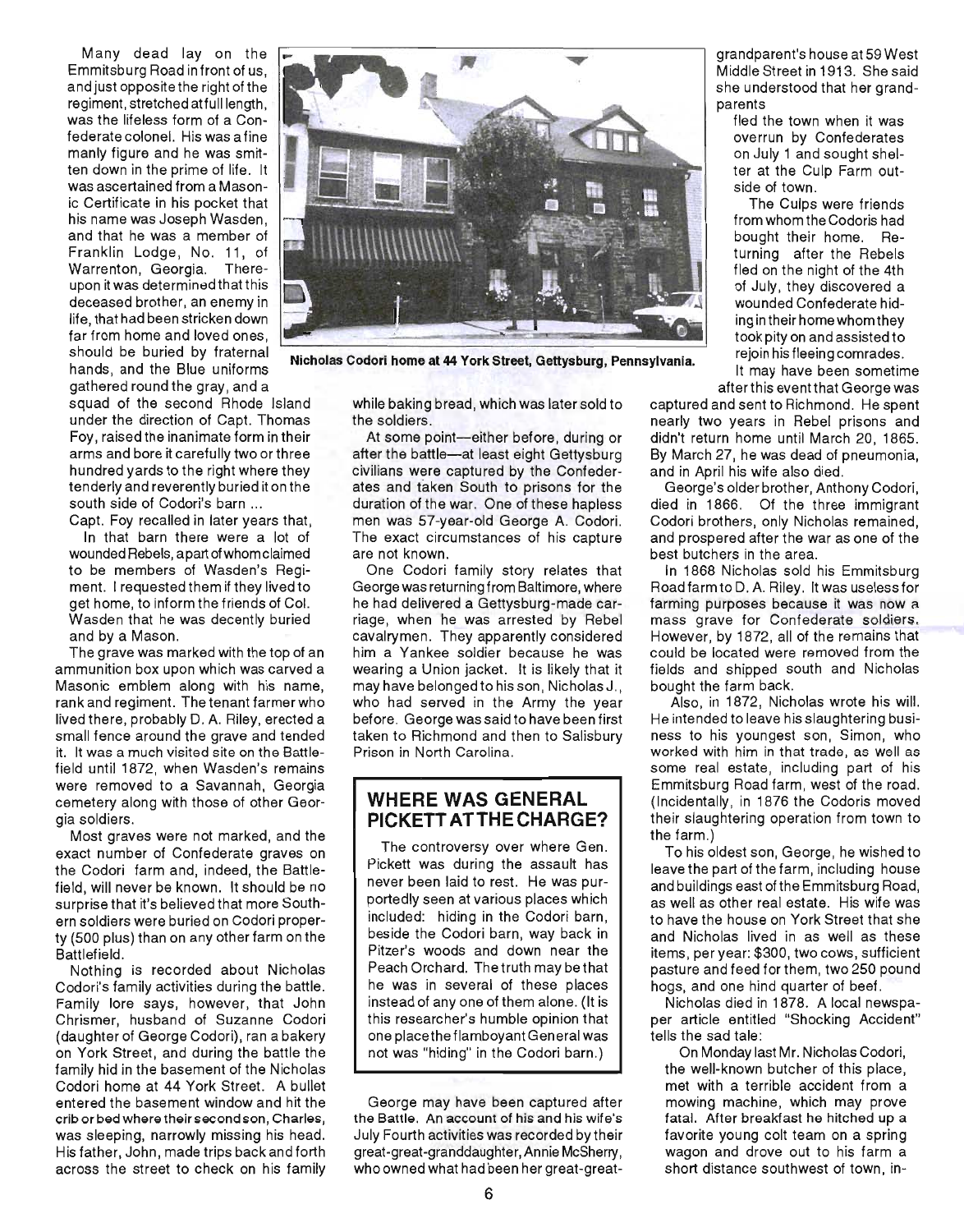tending to mow a field of grass, and transferred the colt team from the spring wagon to the mower. It was a sprightly team and had never been hitched to the mower. The rattle of the machine frightened the team, which started to run, and Mr. Codori was thrown from his seat in front of or on the knives. Sometime after, probably a half an hour, Mr. Butt, the tenant, noticed the team and mower standing up in the orchard some distance from the grass field. He went over, secured the team and then went in search of Mr. Codori, who was found sitting in the grass, with his right foot severed from the leg immediately above the ankle, and shockingly cut and injured in the groin. Strange to say, Mr. Codori was not only sensible, but showed self possession and composure, giving orders that he be driven to town and directing his missing foot to be brought with him. He was put in the spring wagon, and remained in a sitting posture, saluting with his usual pleasant greeting acquaintances met on the way. He directed the driver to drive to Dr. Horner's, told the Doctor he had lost a leg and wanted his services at his residence.

The bones of the leg above the ankle, where the limb had been severed by the mower, being splintered, it was found necessary to amputate the leg below the knee. The wounds about the groin were also dressed.. The latter are the most serious, and from them the most danger is apprehended. Not withstanding Mr. Codoris vigorous constitution, his injuries are such as to excite grave apprehensions as to the results.

Everyone's fears were realized; Nicholas Codori died the following week.

Interestingly, he apparently dictated a Codicil to his Will three days before he died when he realized his demise was inevitable. It stated, in part, that he was taking away much of what he had planned to give his son, George, in his will, leaving him with some property, but not the Emmitsburg Road farm.

The Codicil dictated that his youngest son "Simon is to hold the property given his brother, George, intrust and sothat George cannot make away with it or spend it." Furthermore: "if George should commence any law suit in regard to my estate all the legacies and devises to him (are) to be forfeited and go to Simon."

George died five years later in 1883 at age 48, and most of his family moved to the Emmitsburg, Maryland area.

Simon continued to prosper in his butchering business, now conducted from his Emmitsburg Road farm. He and his wife, however, continued to live in town, moving into his mother's York Street house upon her death in 1889.

When Simon died in 1898 he left most of his considerable property to his eldest son (he had ten children). He also warned in his will about the consequences should

#### **REBEL YELL? NO, IT'S YANKEE HUZZAH**

July 3,1863: After Gen. Armistead was wounded, the assault continued. As the men in gray got closer and closer to the wall, more and more Confederates were being wounded. Some of them, including two brothers from the 8th Virgin ia, managed to make it backtothe Codorifarmhouse. There, in the cellar, they found half a dozen or more wounded Virginians and about the same number of Yankees, probably skirmishers.

An uneasy truce existed while the battle raged on. Here they stayed and listened intently for some evidence that the battle had ended, each man hoping his side would be victorious. Finally, a faint cheer was heard. Major Berkeley of the 8th Virginia thought it sounded like the "Rebel yell," and informed the Yankees that they were now his prisoners. But the Yankees, recognizing the lower-pitched Union "huzzah" set him straight: "Not at all. You are ours."

any of his other children try to contest the will, and directed that \$300 be paid by his wife for Masses at their Catholic church for the repose of his soul.

A rear addition to the brick house on the farm had been built in 1877, just before Nicholas's death. [She showed some slides of the house and barn.)

William F. Redding and family were the tenants on this farm from 1889 to 1942, at which time the first National Park Service superintendent moved in. I got a glimpse of what life was like during the Redding's tenancy when I interviewed Katie Bixler, now 98. Katie was the "hired girl" on the farm from 1913 to 1942.

Simon's widow sold the farm in 1894 to land speculators and it was then sold to Gettysburg National Military Park in 1907. The park had been a popular tourist destination since just after the battle, and the townspeople had created all sorts of side attractions to interest the visitors. .

Battlefield preservation is a relatively new idea. People in the early years of this century looked at battlefields as curiosities and amusement parks and were not concerned about desecrating sacred soil.

For instance, a railroad track was constructed from the town of Gettysburg out to Little Round Top, one of the most famous parts of the battlefield, cutting diagonally through the Codori Farm, just in back of the house. At Little RoundTop Park in the late 1800s there was a picnic and dance pavilion, complete with orchestra, a portrait studio, a souvenir and refreshment stand.

By 1913 a casino had been added to make money off of the 6,000 soldiers that were stationed at the U.S. Military Camp at Gettysburg. This camp was located south of town, largely on Codori Farm land, at the request of the leading citizens of Gettysburg.

In 1918 this camp was called Camp Colt, and the future Gen. Dwight D. Eisenhower, then a Captain, was its commander. Camp Colt had all the modern amenities of the day, including a swimming pool dug right in front of the 15th Massachusetts monument up on Cemetery Hill behind the Codori Farm!

Camp Colt was dismantled after World War I and the Codori property again becamea working farm. Mr. Redding was still the tenant-he and his family had lived there during the Camp Colt years-but this time instead off renting from the Codori family, his landlord was the U.S. government, who owned the Military Park.

The veterans came back to Gettysburg for reunions in 1913 and 1938, and although they didn't camp on the Codori Farm, a few of the hardier ones went out there to recreate Pickett's Charge. This time, however, instead of bullets greeting the Confederates as they approached the old stone wall, grizzled Union vets cheered them on and rewarded them with a handshake.

The descendants of Nicholas Codori have always been involved in the local business scene. Richard Codori, my original contact for this project, owns an upscale gift shop located on the town square. Jim and Phillip Cole are Licensed Battlefield Guides. And Jim Codori owns Codori Memorials, a monument company, which has created and set many of the recent stone monuments on the battlefield.

In July ofthis year he will set the foundation for the bronze equestrian statue of Gen. Longstreet sculpted by Gary Casteel. The statue will be placed in Pitzer's Woods, just beyond the Codori farm. From this vantage point Longstreet will forever scan the Codori fields as he orders Pickett forward.

The Codori Farm, once battlefield, then burial ground, has reverted back to farmland-and farmland it remains. It is, however, so much more. This farm, which witnessed the ushering of so many souls from this world to the next in July of 1863, is an American shrine.